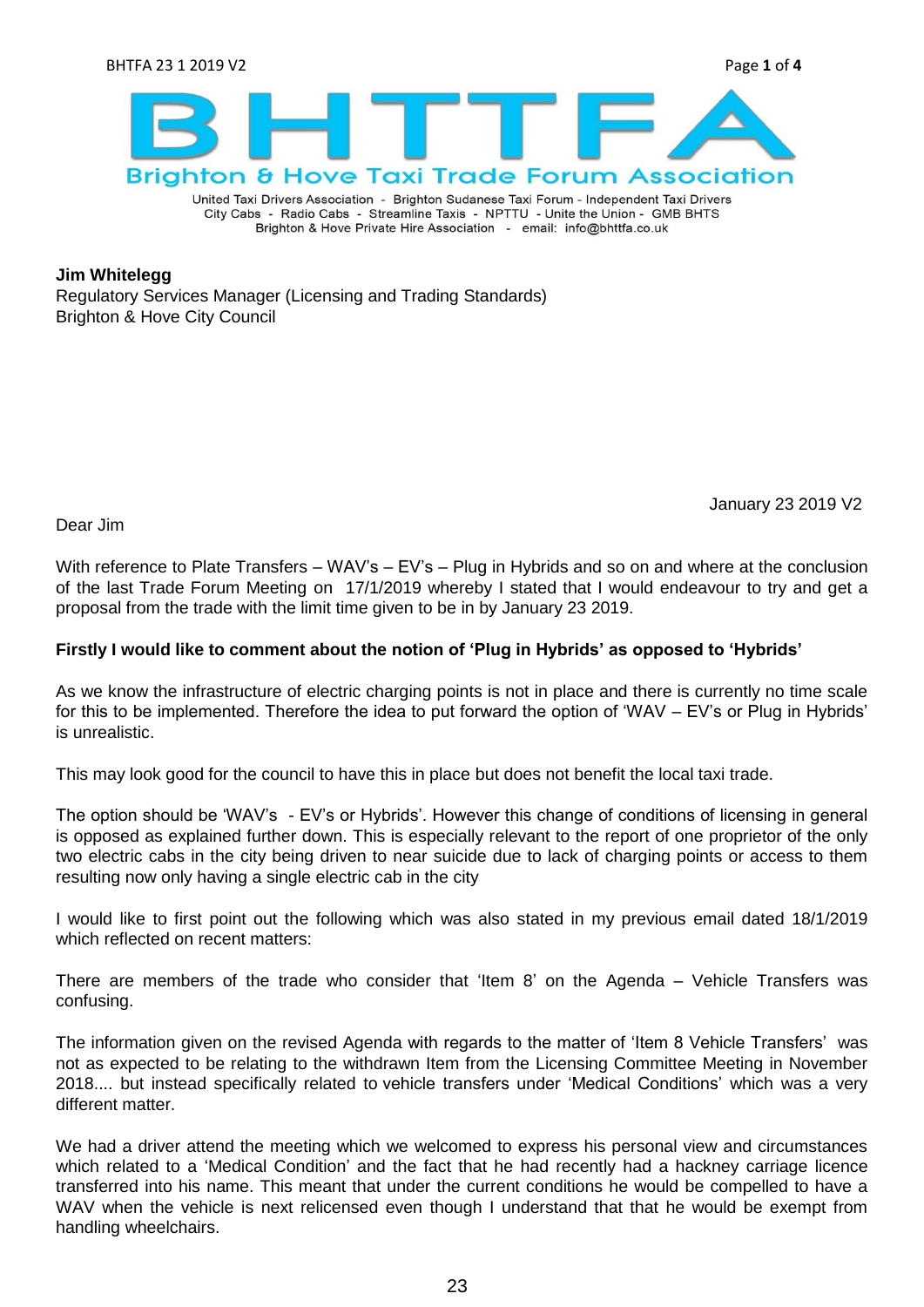It is believed that the intention was to change the conditions of licensing to allow those proprietors with a medical condition to be exempt from being compelled to purchase a WAV and was this was mainly debated on that point.

However there was very little debate on the withdrawn proposal made by the council at the November Licensing Committee meeting with regards to changing the current condition of plate transfers compelled to be WAV compliant at the next licensing to 'WAV.. EV or Hybrid' instead of just 'WAV'.

It needs to be reminded that we were actually informed that at one point we had two EV"s in the city but now only one because the owner of one was "Driven to despair" (or worse) because of the distinct lack of charging points in the city.

Therefore it could be considered that changing the condition to "WAV..EV or Hybrid" is in fact unrealistic as these really only offers a Hybrid as a further option.

# **Moving on slightly:**

**I have put some questions to the trade reps via email of which there are variations in replies so I have had to take the majority of the responses supplied in the limit time allowed.**

Since the Trade Forum Meeting I put the following to the trade:

## **1:Do we consider that the notion of transferred plates to now have the choice of 'WAV..Electric or Plug in Hybrid' to have had full consultation with the trade?**

The majority was answer of **No.**

There are several factors on this point of consultation which would have been raised if a proper proposal was given to the Trade at the meeting other than what was listed at Item 8 regarding a 'Medical Condition' where the following would have been raised:

With the major impact of non-licensed Brighton & Hove cabs now working in the city the trade considers that our high standards are being undermined and indeed there is now considerable unrest in the trade.

We now have Brighton & Hove licensed drivers/proprietors in the trade speaking about obtaining a licence in another area instead... such as Lewes where the standards of conditions of licensing are much lower.

There is also the consideration of effectively forcing the trade by default to adopt electric vehicles now at a time when the infrastructure for this is not in place.

It needs to be stressed that even with the impending review of the Lewes Conditions of Licence.. the details of which I have been involved in... these still do not reach the standards expected of Brighton & Hove.

#### **For example – Emission Standards**

There is no proposed condition of licensing to ensure that all vehicles have Euro 4 petrol and Euro 6 Diesel

The following is taken from the recent LDC consultation document which relates to both Hackney Carriages and PHV"s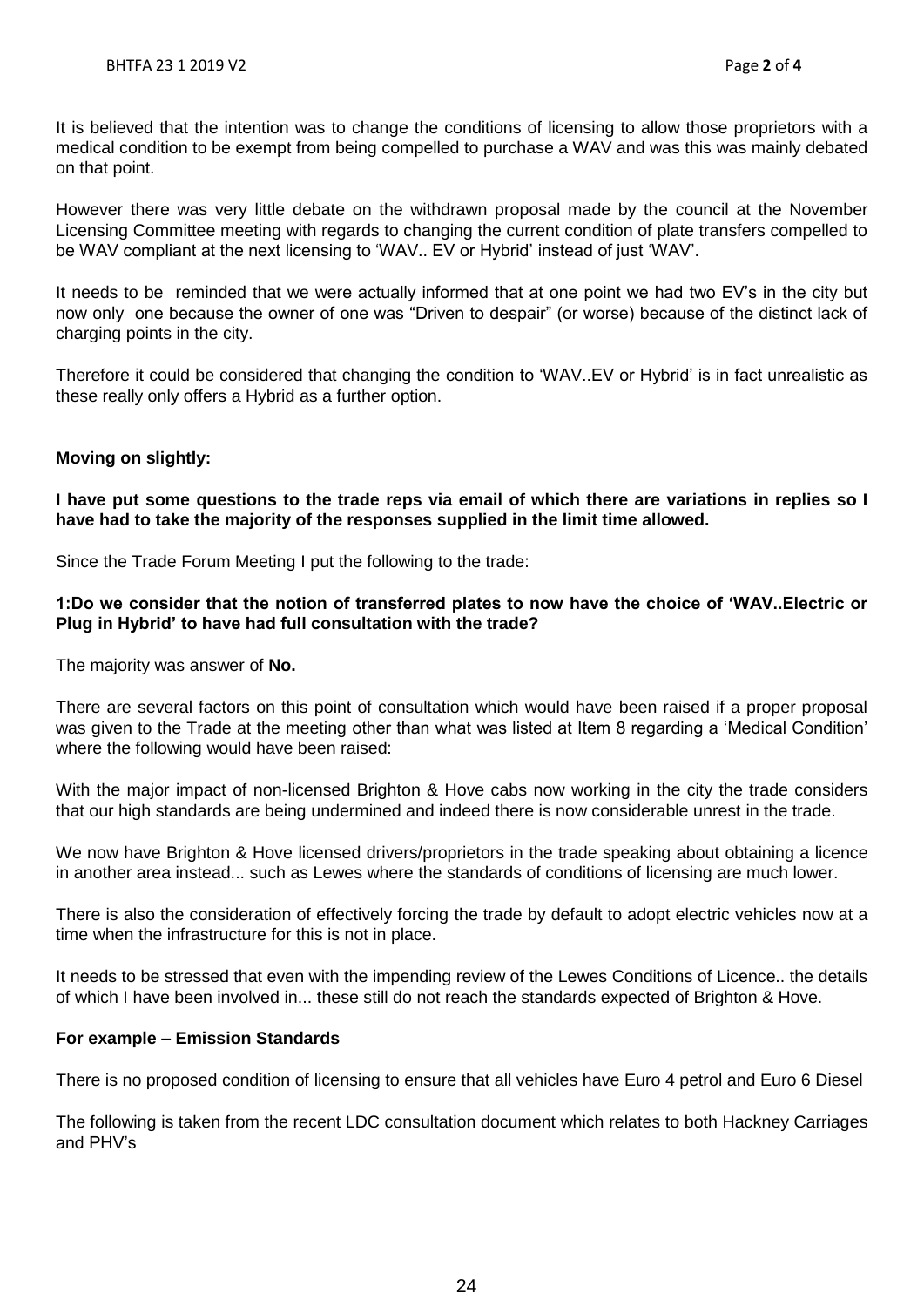#### *"Environmental Considerations*

*The Council has given careful consideration to introducing tougher emissions standards for all licensed vehicles and considers its responsibility in protecting the environment to be an important objective of the Guidance.*

*The Council is committed to reducing emissions through raising awareness of environmental issues with the trade and other interested parties.*

*However, at this time the Council considers that its requirement for all vehicles to be tested every six months means that it does not require tougher emission standards for licensed vehicles.*

*There is also the factor of much cheaper CCTV and the LDC proposed conditions do not meet the current Brighton & Hove specifications. No Medical 2 standards and effectively an 18 year old could be licensed to drive a cab.*

The matter of emissions of course is very alarming and may be adding to the factor that instead of getting licensed in Brighton & Hove in the first place drivers are just going to the lower common denominator route.... to work on an APP platform such as Uber or Ola which is no doubt on the way.... and indeed why not?

We appreciate that the conditions of licensing we are referring to relate to hackney carriages. However... if the council makes such changes to one side of the trade then this could equally be applied to the other side as well ... being the private hire trade... at some point... which we have to take into consideration.

However the fear is that existing or indeed potential Brighton & Hove licensed drivers may also follow this route which means a lower size fleet

The consequences of a lower size fleet means a reduction in revenue which then means either the licensing fees will have to up or maybe even redundancies in the HCO as the Brighton & Hove fleet diminishes over time.

A big change in legislation on cross border hiring may be the remedy but the trade cannot see this happening for a long time.

# **I put the following question to the trade:**

### **2: Transfer of 'Unrestricted' Vehicle Licence Interest:**

**2A:** That at the next licensing of a transferred vehicle licence it must be either "WAV..Electric or Plug in Hybrid'

This is the same as what was withdrawn at the November Licensing Meeting.

The majority answer to this was **No**

Or:

**2B**: That there to be no restrictions on vehicle specification on vehicle transfers other than Euro 4 Petrol and Euro 6 Diesel.

The majority answer to this was **YES** which means that a hackney carriage vehicle licence transfer on a current "Unrestricted Plate" would open up the full choice and not limit the proprietors option.

It is reiterated that this would only apply to current "Unrestricted Plates".